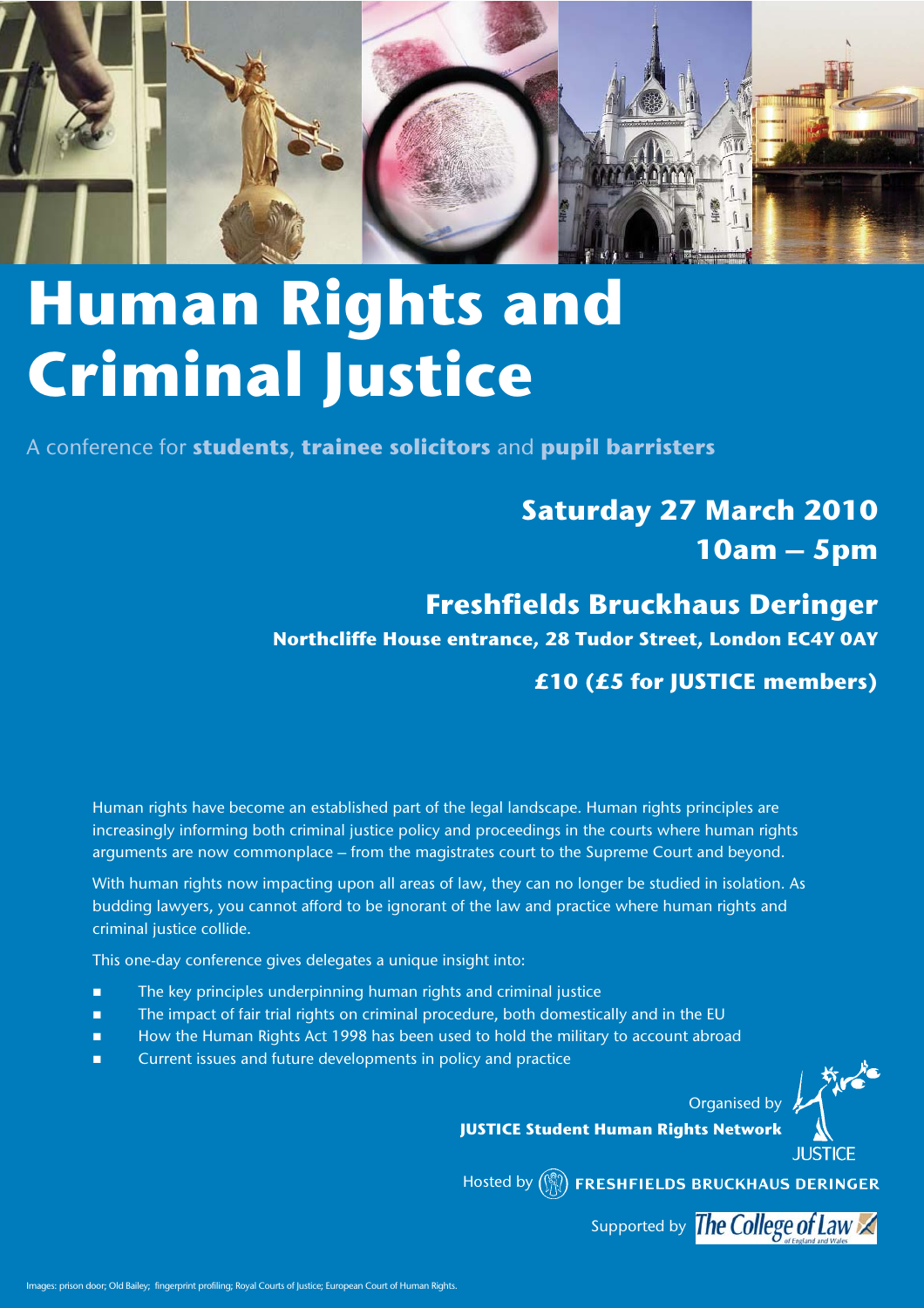# **Human Rights and Criminal Justice**

# A conference for **students**, **trainee solicitors** and **pupil barristers**

# **PROGRAMME**

- 9.45 Coffee and Registration
- 10.00 **Welcome Paul Yates**, Freshfields Bruckhaus Deringer
- 10.10 **Criminal justice and human rights: an introduction Roger Smith**, director of JUSTICE

This session will provide an overview of the human rights framework relevant to criminal justice and outline the relevant articles of the European Convention on Human Rights. This should allow students to understand the legal context of the day even if they have not yet undertaken much, or any, study of human rights in their law courses.

## 10.40 **Human rights in the Crown Court**

## **Andrew Hall QC,** Doughty Street Chambers

Andrew Hall is an experienced criminal barrister and former chairman of the Criminal Bar Association. He has appeared in a number of key terrorism and other serious criminal cases. He will talk about the relevance in practice of human rights to these types of cases.

11.30 Coffee Break

## 11.45 **Anonymous witnesses and secret evidence**

## **Eric Metcalfe**, JUSTICE

In recent years, the courts and Parliament have increasingly sanctioned the use of anonymous witnesses as a witness protection measure. Security concerns have also led to redacted judgments being issued in a small number of terrorism cases. This session examines the relevant law and principles involved, in particular the importance of procedural safeguards and the right to a fair trial.

12.45 Sandwich lunch

# 1.30 **Fair trial rights in the EU**

## **Jodie Blackstock**, JUSTICE

Increasing freedom of movement in the EU has turned the focus of its law making function towards the justice system. The 'success' of the European Arrest Warrant has thrown into sharp relief the disparities among EU member states' ideas of a fair trial. The session will look critically at these differences and EU proposals to resolve these.

## 2.30 **Human rights and the military**

**Dan Carey**, Public Interest Lawyers

One of the unexpected, but highly contentious consequences of the Human Rights Act, has been its use in holding the military accountable. Dan Carey, a solicitor at Public Interest Lawyers, will talk about the way in which his firm used the Act and the provisions of the European Convention on Human Rights to pursue the case of Baha Mousa, an Iraqi unlawfully killed while in the custody of the British Army, as well as other cases challenging the acts of the British state in other regions of the world.

3.30 Tea break

# 3.45 **Current issues in criminal justice and human rights — a panel discussion**

**Dan Carey**, Public Interest Lawyers **Roger Smith**, director of JUSTICE **Eric Metcalfe**, JUSTICE **Jodie Blackstock**, JUSTICE

5.00 Finish

# For further information on this conference please contact JUSTICE on **020 7762 6422** or **jshrn@justice.org.uk**